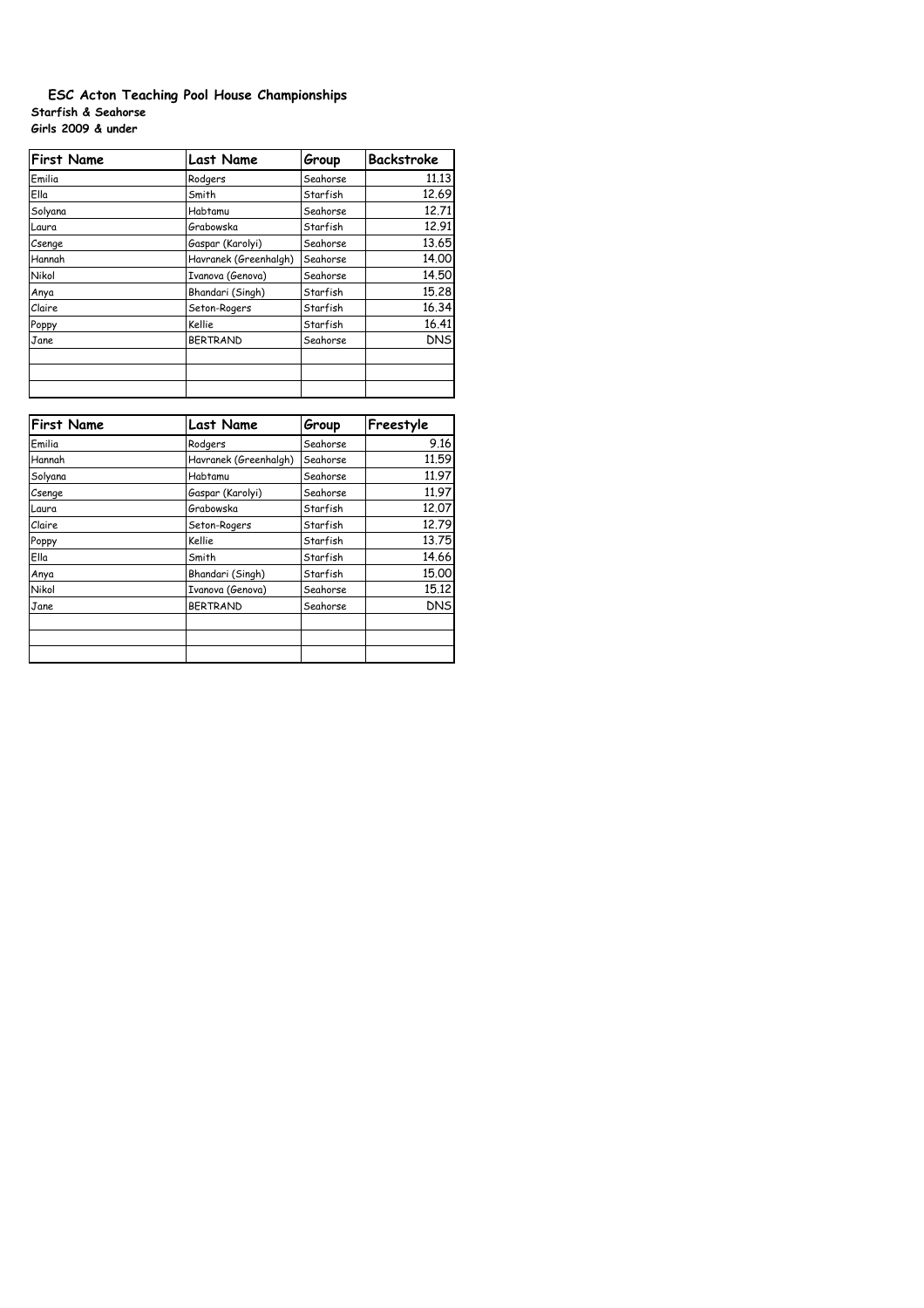## **Starfish & Seahorse Girls 2008 & over**

| <b>First Name</b> | <b>Last Name</b>               | Group    | Backstroke |
|-------------------|--------------------------------|----------|------------|
| Ellena            | Taages (Rahwa-Negasi) Seahorse |          | 11.10      |
| Mia               | Freudenberg                    | Seahorse | 11.68      |
| Maimana           | Ivow                           | Starfish | <b>DNS</b> |
|                   |                                |          |            |

| <b>First Name</b> | <b>Last Name</b>               | Group    | Freestyle  |
|-------------------|--------------------------------|----------|------------|
| Ellena            | Taages (Rahwa-Negasi) Seahorse |          | 8.94       |
| Mia               | Freudenberg                    | Seahorse | 9.34       |
| Maimana           | Ivow                           | Starfish | <b>DNS</b> |
|                   |                                |          |            |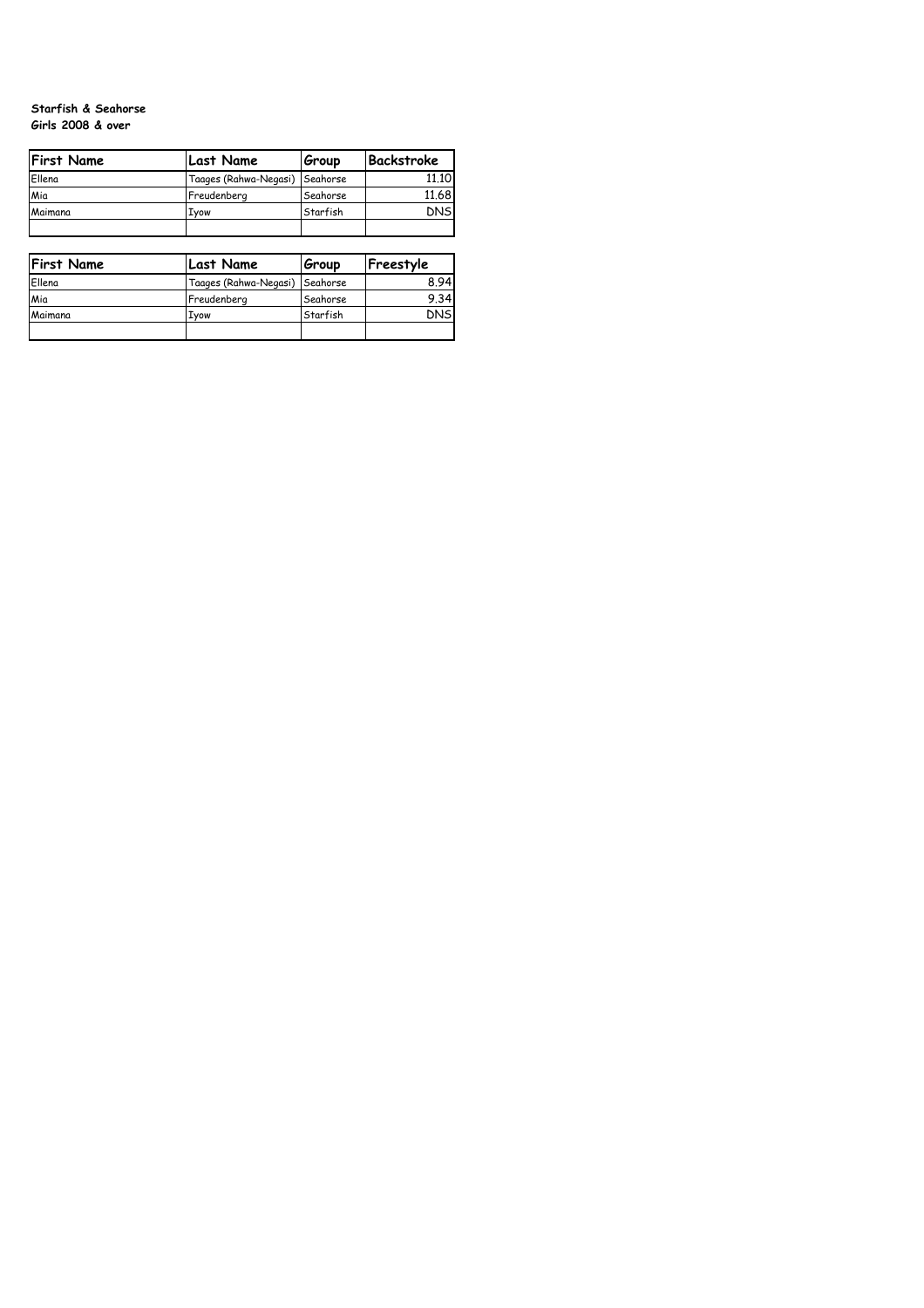## **Starfish & Seahorse Boys 2009 & younger**

| <b>First Name</b> | <b>Last Name</b> | Group    | <b>Backstroke</b> |
|-------------------|------------------|----------|-------------------|
| Joshua            | Smith            | Starfish | 10.41             |
| Elias             | SHAZADDHA        | Seahorse | 11,50             |
| Patrick           | Keating          | Seahorse | 12.38             |
| Zach              | Markou           | Seahorse | 12.63             |
| Nicholas          | Rodgers          | Seahorse | 12.69             |
| Hiroki            | Sakayama         | Seahorse | 13,00             |
| Alexander         | Krasnodebski     | Seahorse | 13.97             |
| George            | Verroiotis       | Seahorse | 14.78             |
| Yuta              | Suzuki           | Starfish | 15.12             |
| George            | Russell (Madera) | Starfish | 20,50             |
| Charlie           | O'Mahony         | Starfish | 23.35             |
| Arman             | Malik            | Seahorse | <b>DNS</b>        |
| Oliver            | Keegan           | Starfish | <b>DNS</b>        |
|                   |                  |          |                   |
|                   |                  |          |                   |

| <b>First Name</b> | <b>Last Name</b> | Group    | Freestyle  |
|-------------------|------------------|----------|------------|
| Elias             | SHAZADDHA        | Seahorse | 9.22       |
| Joshua            | Smith            | Starfish | 9.43       |
| Nicholas          | Rodgers          | Seahorse | 10.85      |
| Alexander         | Krasnodebski     | Seahorse | 11,22      |
| Zach              | Markou           | Seahorse | 11,81      |
| Hiroki            | Sakayama         | Seahorse | 11.84      |
| George            | Verroiotis       | Seahorse | 12,28      |
| Patrick           | Keating          | Seahorse | 12.44      |
| Yuta              | Suzuki           | Starfish | 12.84      |
| George            | Russell (Madera) | Starfish | 18.59      |
| Charlie           | O'Mahony         | Starfish | 22.56      |
| Arman             | Malik            | Seahorse | <b>DNS</b> |
| Oliver            | Keegan           | Starfish | <b>DNS</b> |
|                   |                  |          |            |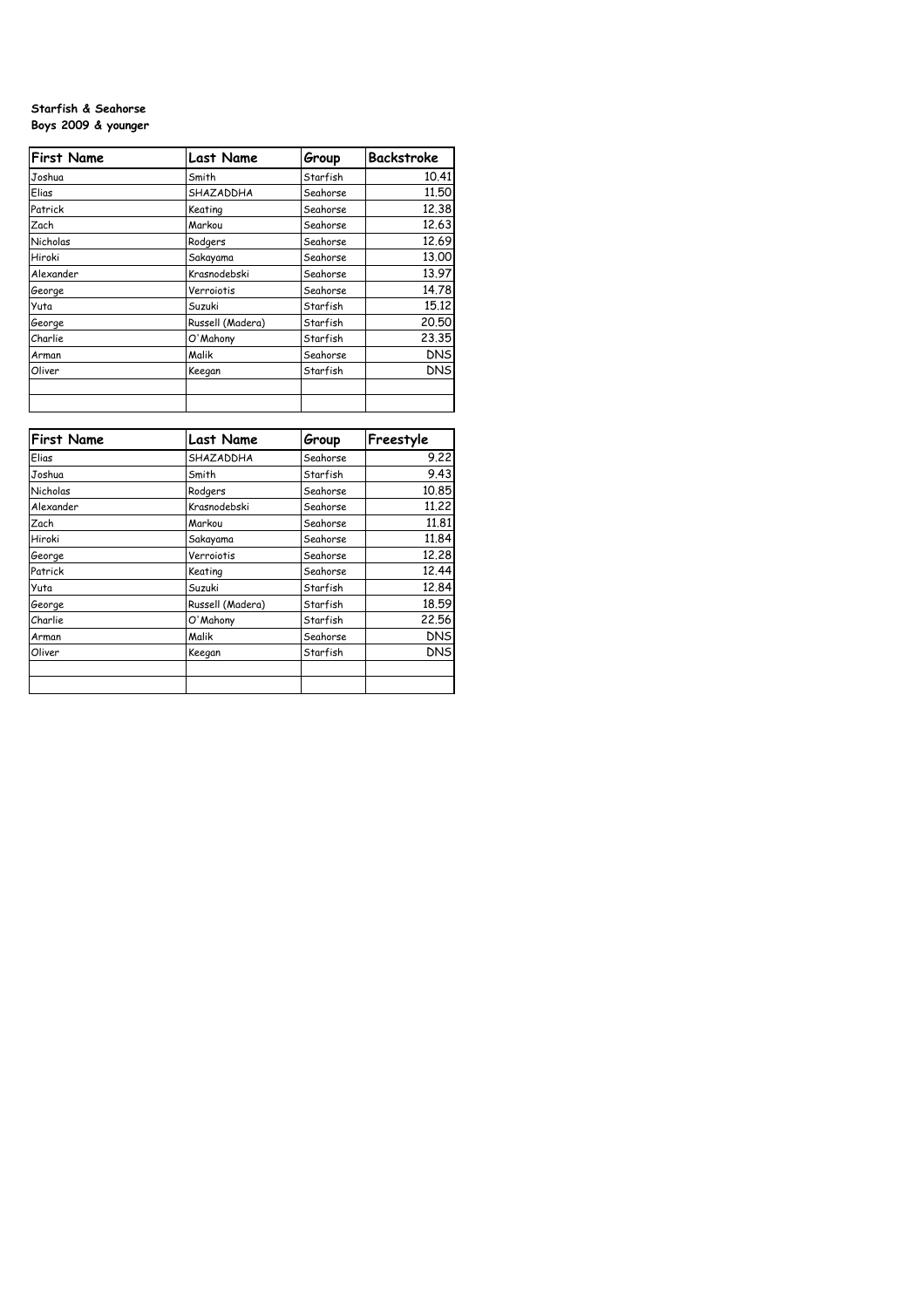## **Starfish & Seahorse Boys 2008 & older**

| <b>First Name</b> | <b>Last Name</b> | Group    | Backstroke |
|-------------------|------------------|----------|------------|
| Owen              | Seton-Rogers     | Starfish | 13.41      |
| Henry             | Russell (Madera) | Starfish | 19.56      |
| Nicholas          | Lewis            | Seahorse | <b>DNS</b> |
| Reuben            | OVINGTON         | Seahorse | <b>DNS</b> |
| Younes            | Nossier          | Seahorse | <b>DNS</b> |
|                   |                  |          |            |
|                   |                  |          |            |

| <b>First Name</b> | <b>Last Name</b> | Group    | Freestyle  |
|-------------------|------------------|----------|------------|
| Owen              | Seton-Rogers     | Starfish | 12.69      |
| Henry             | Russell (Madera) | Starfish | 13.06      |
| Nicholas          | Lewis            | Seahorse | <b>DNS</b> |
| Reuben            | <b>OVINGTON</b>  | Seahorse | <b>DNS</b> |
| Younes            | Nossier          | Seahorse | <b>DNS</b> |
|                   |                  |          |            |
|                   |                  |          |            |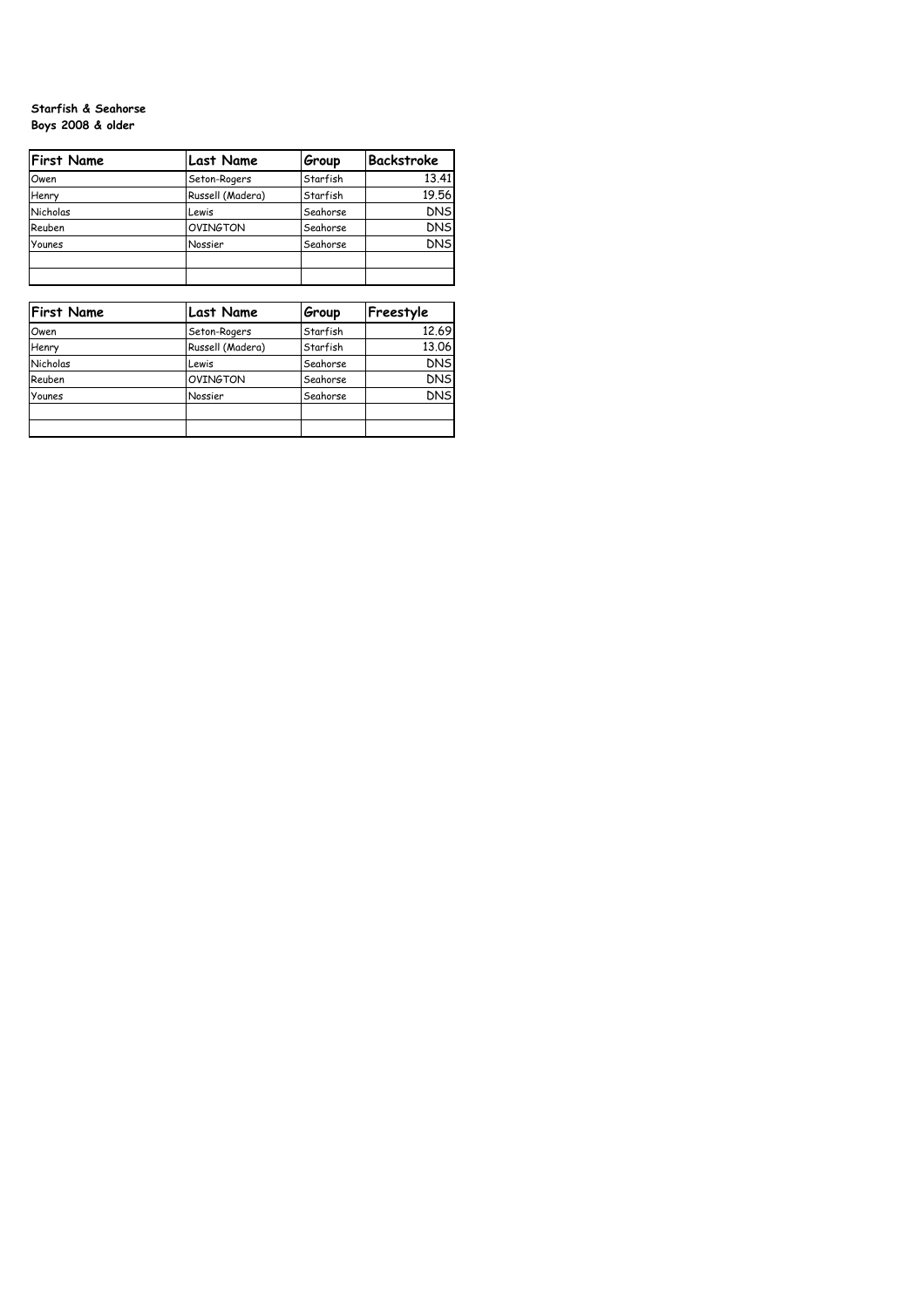# **Goldfishfish & Rainbowfish Girls 2008 & under**

| <b>First Name</b> | <b>Last Name</b> | Group       | Backstroke |
|-------------------|------------------|-------------|------------|
| Asees             | Grewal           | Goldfish    | 23.31      |
| <b>Imogen</b>     | Butterworth      | Goldfish    | 25.56      |
| Efrata            | Habtamu          | Rainbowfish | 27.41      |
| Martina           | Nurnberg         | Goldfish    | 27.75      |
| Mika              | Stojsavljevic    | Rainbowfish | <b>DNS</b> |
| Cate              | <b>HANLEY</b>    | Rainbowfish | <b>DNS</b> |
|                   |                  |             |            |

| <b>First Name</b> | <b>Last Name</b> | Group       | Freestyle  |
|-------------------|------------------|-------------|------------|
| Asees             | Grewal           | Goldfish    | 22,07      |
| Imogen            | Butterworth      | Goldfish    | 24.22      |
| Efrata            | Habtamu          | Rainbowfish | 26.07      |
| Martina           | Nurnberg         | Goldfish    | 30.56      |
| Mika              | Stojsavljevic    | Rainbowfish | <b>DNS</b> |
| Cate              | <b>HANLEY</b>    | Rainbowfish | <b>DNS</b> |
|                   |                  |             |            |
|                   |                  |             |            |

| <b>First Name</b> | <b>Last Name</b> | Group       | <b>Breastroke</b> |
|-------------------|------------------|-------------|-------------------|
| Asees             | Grewal           | Goldfish    | 30.06             |
| <b>Imogen</b>     | Butterworth      | Goldfish    | 31.00             |
| Efrata            | Habtamu          | Rainbowfish | 32.56             |
| Martina           | Nurnberg         | Goldfish    | 33.09             |
| Mika              | Stojsavljevic    | Rainbowfish | <b>DNS</b>        |
| Cate              | <b>HANLEY</b>    | Rainbowfish | <b>DNS</b>        |
|                   |                  |             |                   |
|                   |                  |             |                   |

| <b>First Name</b> | <b>Last Name</b> | Group       | Fly        |
|-------------------|------------------|-------------|------------|
| Asees             | Grewal           | Goldfish    | 30.97      |
| Efrata            | Habtamu          | Rainbowfish | 31.06      |
| Imogen            | Butterworth      | Goldfish    | 35.84      |
| Martina           | Nurnberg         | Goldfish    | 43.78      |
| Mika              | Stojsavljevic    | Rainbowfish | <b>DNS</b> |
| Cate              | <b>HANLEY</b>    | Rainbowfish | <b>DNS</b> |
|                   |                  |             |            |
|                   |                  |             |            |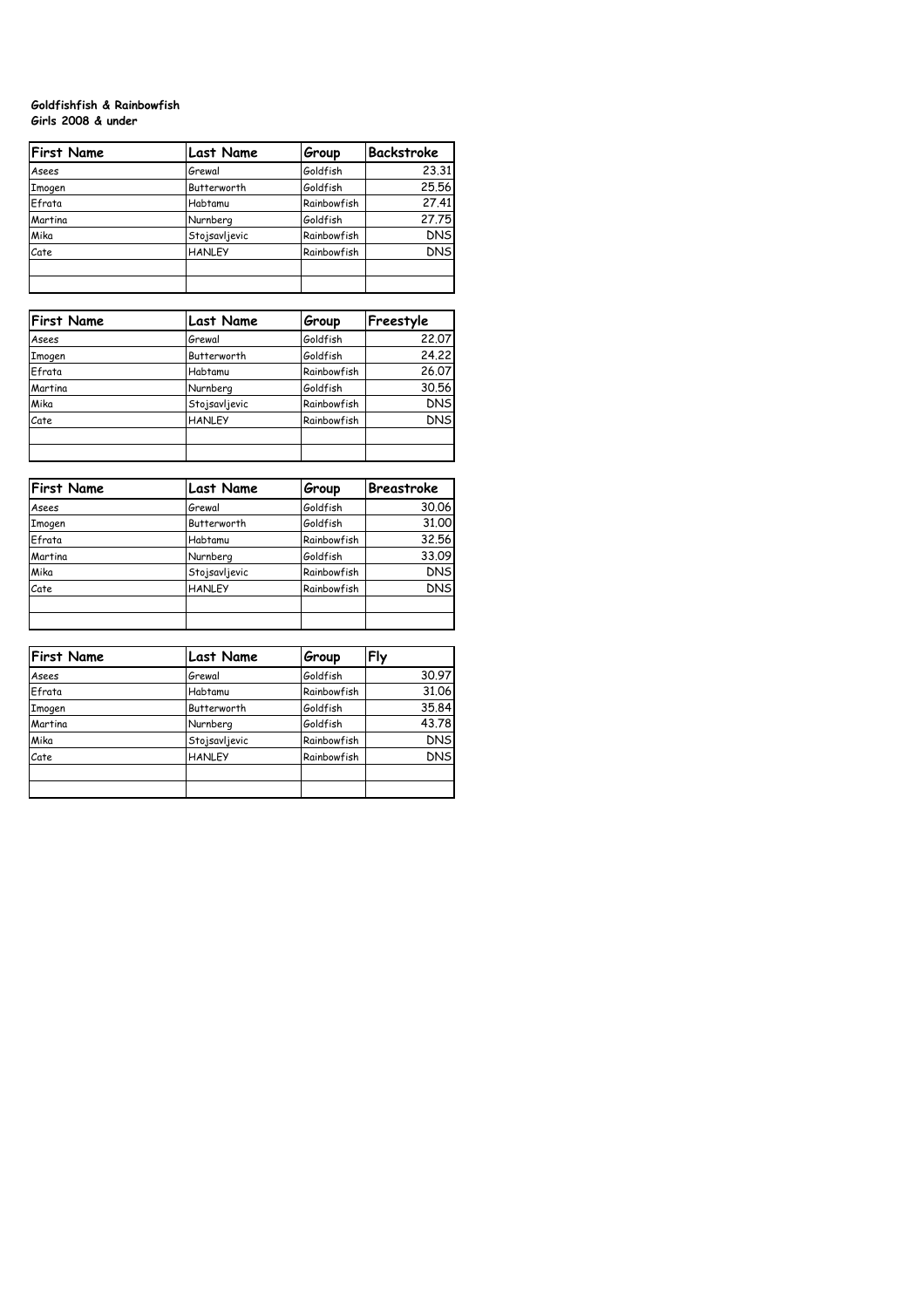## **Goldfishfish & Rainbowfish Girls 2007 & over**

| <b>First Name</b> | <b>Last Name</b> | Group       | Backstroke |
|-------------------|------------------|-------------|------------|
| Ambar             | Grewal           | Rainbowfish | 20.75      |
| Tamzin            | Gaspar (Karolyi) | Rainbowfish | 23.21      |
| Anna              | Druc             | Rainbowfish | 24.59      |
| Bethanya          | Habtamu          | Rainbowfish | 26.72      |
| Josephine         | WILKINS*         | Rainbowfish | 29.88      |
| Leonie-Celeste    | <b>BARRAK</b>    | Rainbowfish | <b>DNS</b> |
|                   |                  |             |            |
|                   |                  |             |            |

| <b>First Name</b> | <b>Last Name</b> | Group       | Freestyle  |
|-------------------|------------------|-------------|------------|
| Tamzin            | Gaspar (Karolyi) | Rainbowfish | 18.60      |
| Ambar             | Grewal           | Rainbowfish | 18.78      |
| Anna              | Druc             | Rainbowfish | 21.19      |
| Josephine         | WILKINS*         | Rainbowfish | 24.41      |
| Bethanya          | Habtamu          | Rainbowfish | 24.69      |
| Leonie-Celeste    | <b>BARRAK</b>    | Rainbowfish | <b>DNS</b> |
|                   |                  |             |            |
|                   |                  |             |            |

| <b>First Name</b> | <b>Last Name</b> | Group              | <b>Breastroke</b> |
|-------------------|------------------|--------------------|-------------------|
| Bethanya          | Habtamu          | Rainbowfish        | 28.22             |
| Ambar             | Grewal           | Rainbowfish        | 28,25             |
| Tamzin            | Gaspar (Karolyi) | Rainbowfish        | 29.06             |
| Anna              | Druc             | Rainbowfish        | 35.25             |
| Josephine         | WILKINS*         | <b>Rainbowfish</b> | 39.50             |
| Leonie-Celeste    | <b>BARRAK</b>    | <b>Rainbowfish</b> | <b>DNS</b>        |
|                   |                  |                    |                   |
|                   |                  |                    |                   |

| <b>First Name</b> | Last Name        | Group       | Fly        |
|-------------------|------------------|-------------|------------|
| Tamzin            | Gaspar (Karolyi) | Rainbowfish | 25.59      |
| Ambar             | Grewall          | Rainbowfish | 26.37      |
| Anna              | Drucl            | Rainbowfish | 31.69      |
| Bethanya          | Habtamul         | Rainbowfish | 32.97      |
| Josephine         | WILKINS*         | Rainbowfish | 33.09      |
| Leonie-Celeste    | <b>BARRAK</b>    | Rainbowfish | <b>DNS</b> |
|                   |                  |             |            |
|                   |                  |             |            |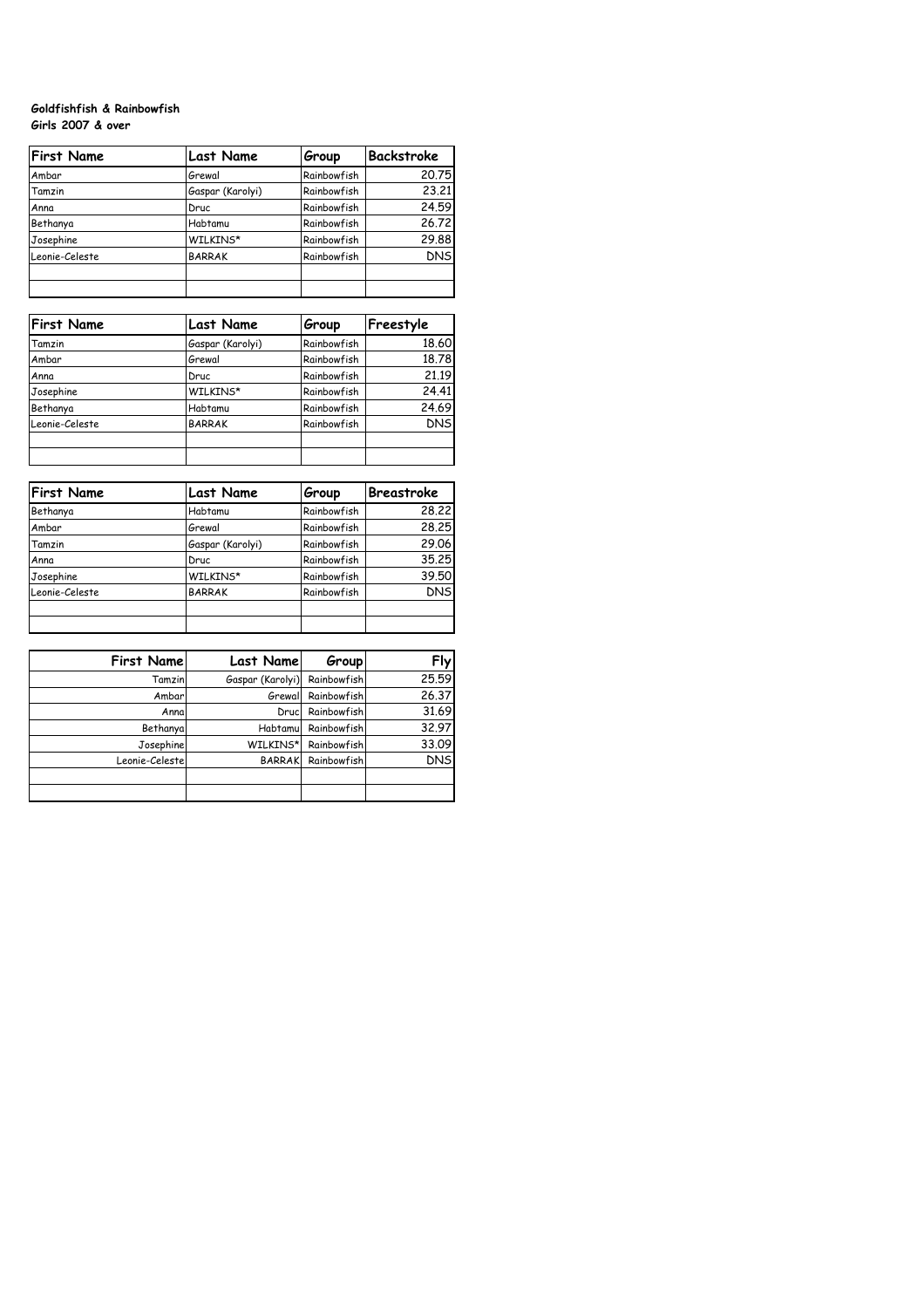## **Goldfishfish & Rainbowfish Boys 2008 & under**

| <b>First Name</b> | <b>Last Name</b> | Group       | <b>Backstroke</b> |
|-------------------|------------------|-------------|-------------------|
| Noah              | Malley           | Goldfish    | 24.06             |
| Karthik           | <b>ATHREYE</b>   | Rainbowfish | 25,06             |
| Arun              | Bhandari (Singh) | Rainbowfish | 25.40             |
| Louis             | GERARD HAY-BROWN | Rainbowfish | 25.78             |
| Oliver            | Studders         | Rainbowfish | 26.41             |
| Adam              | Druc             | Goldfish    | 27,25             |
| Edouard           | GERARD HAY-BROWN | Goldfish    | 27.53             |
| Andrej            | CERIC            | Goldfish    | 28.44             |
| Henry             | <b>MANNERS</b>   | Goldfish    | 29,28             |
| Alexander         | <b>BIDWELL</b>   | Goldfish    | 32.69             |
| Aleksander        | Tomaszewski      | Goldfish    | 33.03             |
| Kuba              | Mydlarski        | Goldfish    | <b>DNS</b>        |
| David             | Surafy           | Goldfish    | <b>DNS</b>        |
| William           | PYE              | Goldfish    | <b>DNS</b>        |
|                   |                  |             |                   |

| <b>First Name</b> | <b>Last Name</b> | Group       | Freestyle  |
|-------------------|------------------|-------------|------------|
| Arun              | Bhandari (Singh) | Rainbowfish | 19.88      |
| Karthik           | <b>ATHREYE</b>   | Rainbowfish | 20.37      |
| Noah              | Malley           | Goldfish    | 21.22      |
| Adam              | Druc             | Goldfish    | 21,25      |
| Oliver            | Studders         | Rainbowfish | 22,81      |
| Andrej            | CERIC            | Goldfish    | 23,22      |
| Louis             | GERARD HAY-BROWN | Rainbowfish | 23,38      |
| Alexander         | <b>BIDWELL</b>   | Goldfish    | 26.69      |
| Aleksander        | Tomaszewski      | Goldfish    | 27.09      |
| Edouard           | GERARD HAY-BROWN | Goldfish    | 29.60      |
| Henry             | <b>MANNERS</b>   | Goldfish    | 29.88      |
| Kuba              | Mydlarski        | Goldfish    | <b>DNS</b> |
| David             | Surafy           | Goldfish    | <b>DNS</b> |
| William           | PYE              | Goldfish    | <b>DNS</b> |
|                   |                  |             |            |
|                   |                  |             |            |

| <b>First Name</b> | <b>Last Name</b> | Group       | <b>Breastroke</b> |
|-------------------|------------------|-------------|-------------------|
| Arun              | Bhandari (Singh) | Rainbowfish | 25.28             |
| Karthik           | <b>ATHREYE</b>   | Rainbowfish | 28,81             |
| Noah              | Malley           | Goldfish    | 30.97             |
| Louis             | GERARD HAY-BROWN | Rainbowfish | 31.60             |
| Oliver            | Studders         | Rainbowfish | 32.57             |
| Andrej            | CERIC            | Goldfish    | 35.81             |
| Adam              | Druc             | Goldfish    | 40.44             |
| Alexander         | <b>BIDWELL</b>   | Goldfish    | 41.03             |
| Edouard           | GERARD HAY-BROWN | Goldfish    | 44.44             |
| Aleksander        | Tomaszewski      | Goldfish    | 45.37             |
| Henry             | <b>MANNERS</b>   | Goldfish    | 46.00             |
| Kuba              | Mydlarski        | Goldfish    | <b>DNS</b>        |
| David             | Surafy           | Goldfish    | <b>DNS</b>        |
| William           | PYE              | Goldfish    | <b>DNS</b>        |
|                   |                  |             |                   |
|                   |                  |             |                   |

| <b>First Name</b> | <b>Last Name</b> | Group       | Fly   |
|-------------------|------------------|-------------|-------|
| Arun              | Bhandari (Singh) | Rainbowfish | 28.79 |
| Karthik           | <b>ATHREYE</b>   | Rainbowfish | 29.62 |
| Noah              | Malley           | Goldfish    | 30.22 |
| Adam              | Druc             | Goldfish    | 31.31 |
| Oliver            | Studders         | Rainbowfish | 31.71 |
| Louis             | GERARD HAY-BROWN | Rainbowfish | 33.10 |
| Andrej            | <b>CERIC</b>     | Goldfish    | 37.53 |
| Edouard           | GERARD HAY-BROWN | Goldfish    | 40.56 |
| Aleksander        | Tomaszewski      | Goldfish    | 41.04 |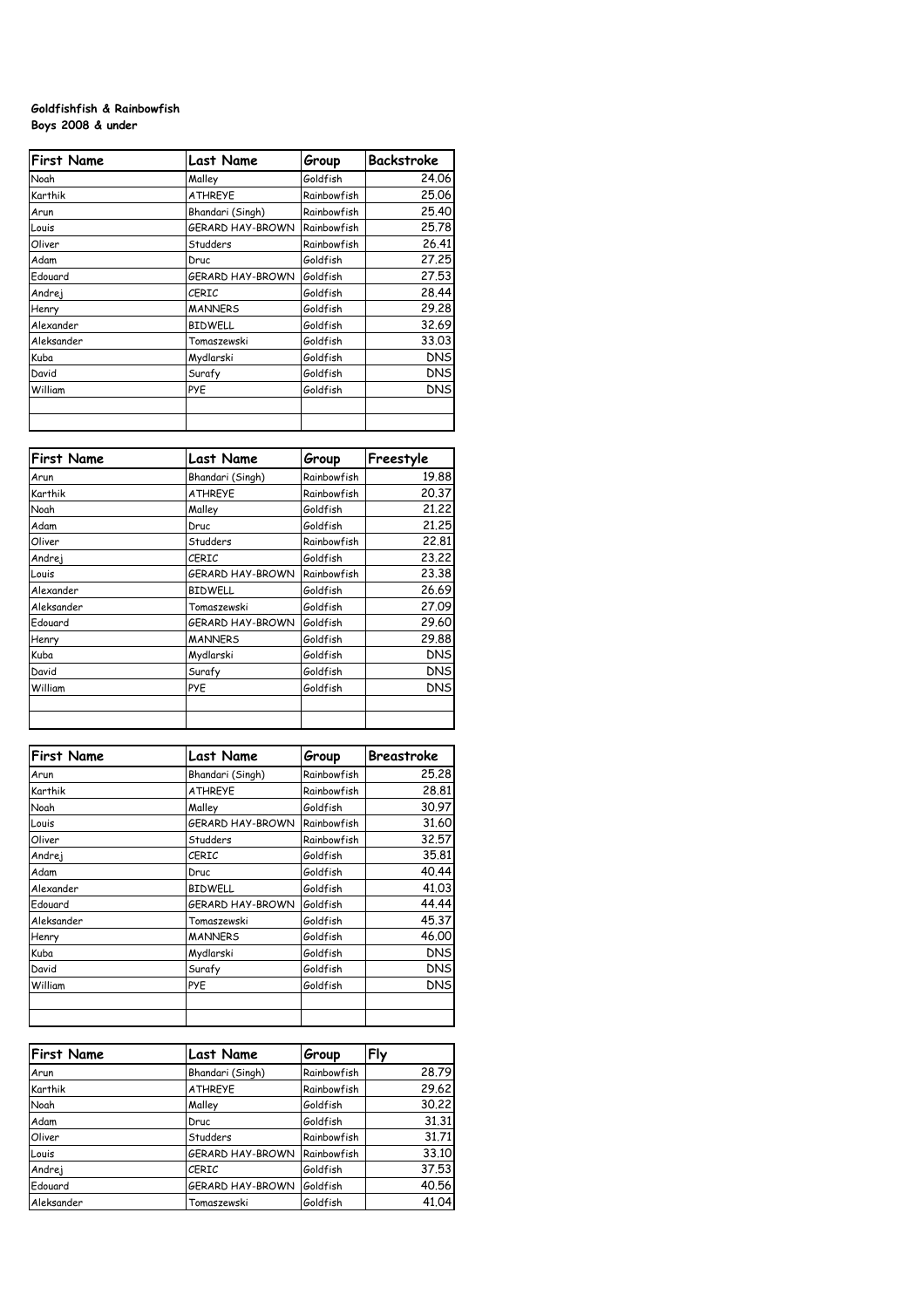| Alexander | <b>BIDWELL</b> | lGoldfish | 47.29      |
|-----------|----------------|-----------|------------|
| Henry     | <b>MANNERS</b> | lGoldfish | <b>DNS</b> |
| Kuba      | Mydlarski      | Goldfish  | <b>DNS</b> |
| David     | Surafy         | Goldfish  | <b>DNS</b> |
| William   | <b>PYE</b>     | Goldfish  | <b>DNS</b> |
|           |                |           |            |
|           |                |           |            |